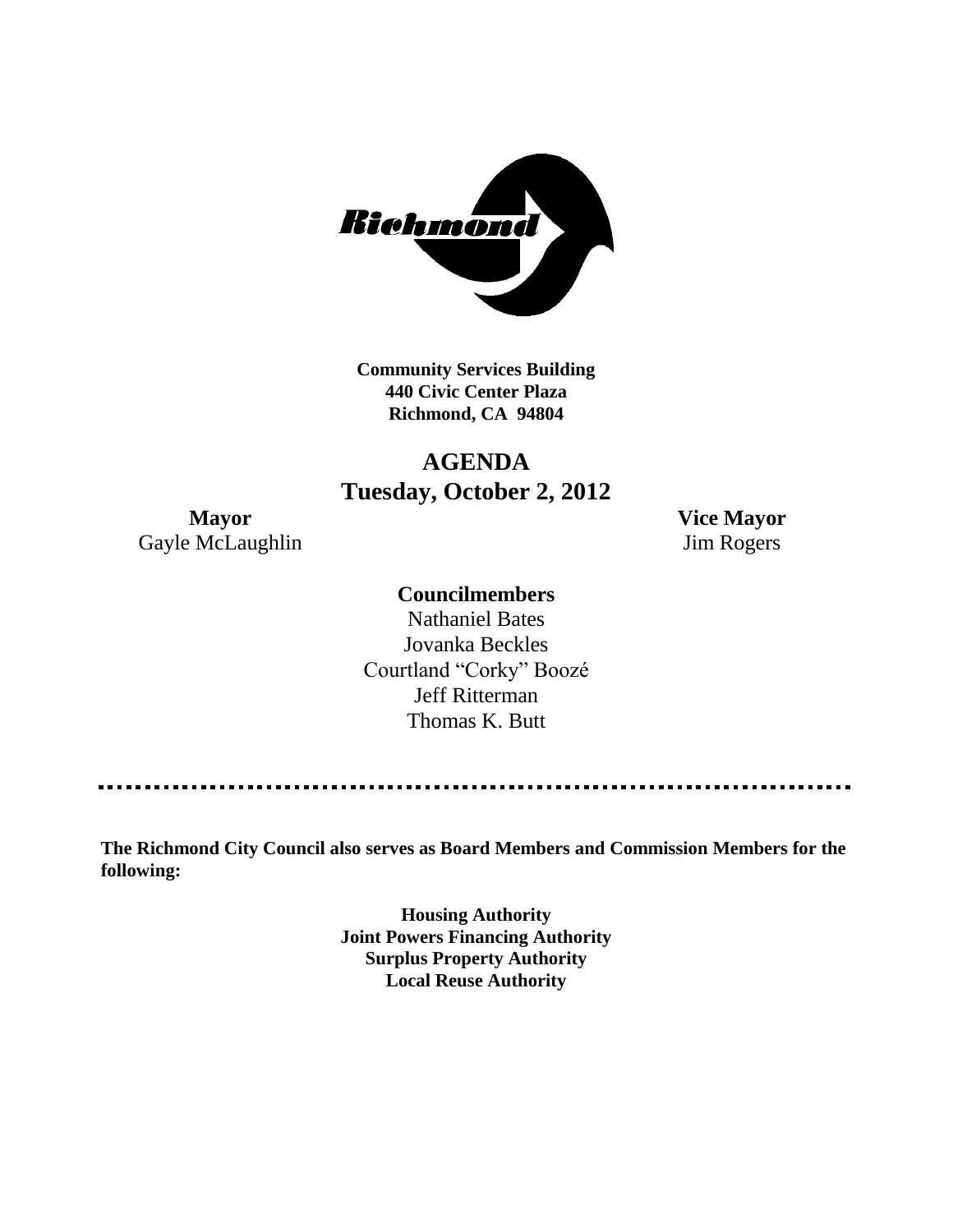# **MEETING PROCEDURES**

The City of Richmond encourages community participation at its City Council meetings and has established procedures that are intended to accommodate public input in a timely and time-sensitive way. As a courtesy to all members of the public who wish to participate in City Council meetings, please observe the following procedures:

**PUBLIC COMMENT ON AGENDA ITEMS:** Anyone who desires to address the City Council on items appearing on the agenda must complete and file a pink speaker's card with the City Clerk **prior** to the City Council's consideration of the item. Once the City Clerk has announced the item and discussion has commenced, no person shall be permitted to speak on the item other than those persons who have submitted their names to the City Clerk. Your name will be called when the item is announced for discussion. **Each speaker will be allowed TWO (2) MINUTES to address the City Council on NON-PUBLIC HEARING items listed on the agenda.**

**OPEN FORUM FOR PUBLIC COMMENT:** Individuals who would like to address the City Council on matters not listed on the agenda or on **Presentations, Proclamations and Commendations, Report from the City Attorney, or Reports of Officers** may do so under Open Forum. All speakers must complete and file a pink speaker's card with the City Clerk **prior** to the commencement of Open Forum. **The amount of time allotted to individual speakers shall be determined based on the number of persons requesting to speak during this item. The time allocation for each speaker will be as follows: 15 or fewer speakers, a maximum of 2 minutes; 16 to 24 speakers, a maximum of 1 and one-half minutes; and 25 or more speakers, a maximum of 1 minute.**

#### **SPEAKERS ARE REQUESTED TO OCCUPY THE RESERVED SEATS IN THE FRONT ROW BEHIND THE SPEAKER'S PODIUM AS THEIR NAME IS ANNOUNCED BY THE CITY CLERK.**

**CONSENT CALENDAR:** Consent Calendar items are considered routine and will be enacted, approved or adopted by one motion unless a request for removal for discussion or explanation is received from the audience or the City Council. A member of the audience requesting to remove an item from the Consent Calendar must complete and file a speaker's card with the City Clerk **prior to the City Council's consideration of Agenda Review.** An item removed from the Consent Calendar may be placed anywhere on the agenda following the City Council's agenda review.

Any law enforcement officer on duty or whose service is commanded by the presiding officer shall be Sergeant-at-Arms of the Council meetings. He/she, or they, shall carry out all orders and instructions given by the presiding officer for the purpose of maintaining order and decorum at the Council meetings (City Council Rules of Procedure and Order Section III F, RMC Section 2.12.030).

**\*\*\*\*\*\*\*\*\*\*\*\*\*\*\*\*\*\*\*\*\*\*\*\*\*\*\*\*\*\*\*\*\*\*\*\*\*\*\*\*\*\*\*\*\*\*\*\*\*\*\*\*\*\*\*\*\*\***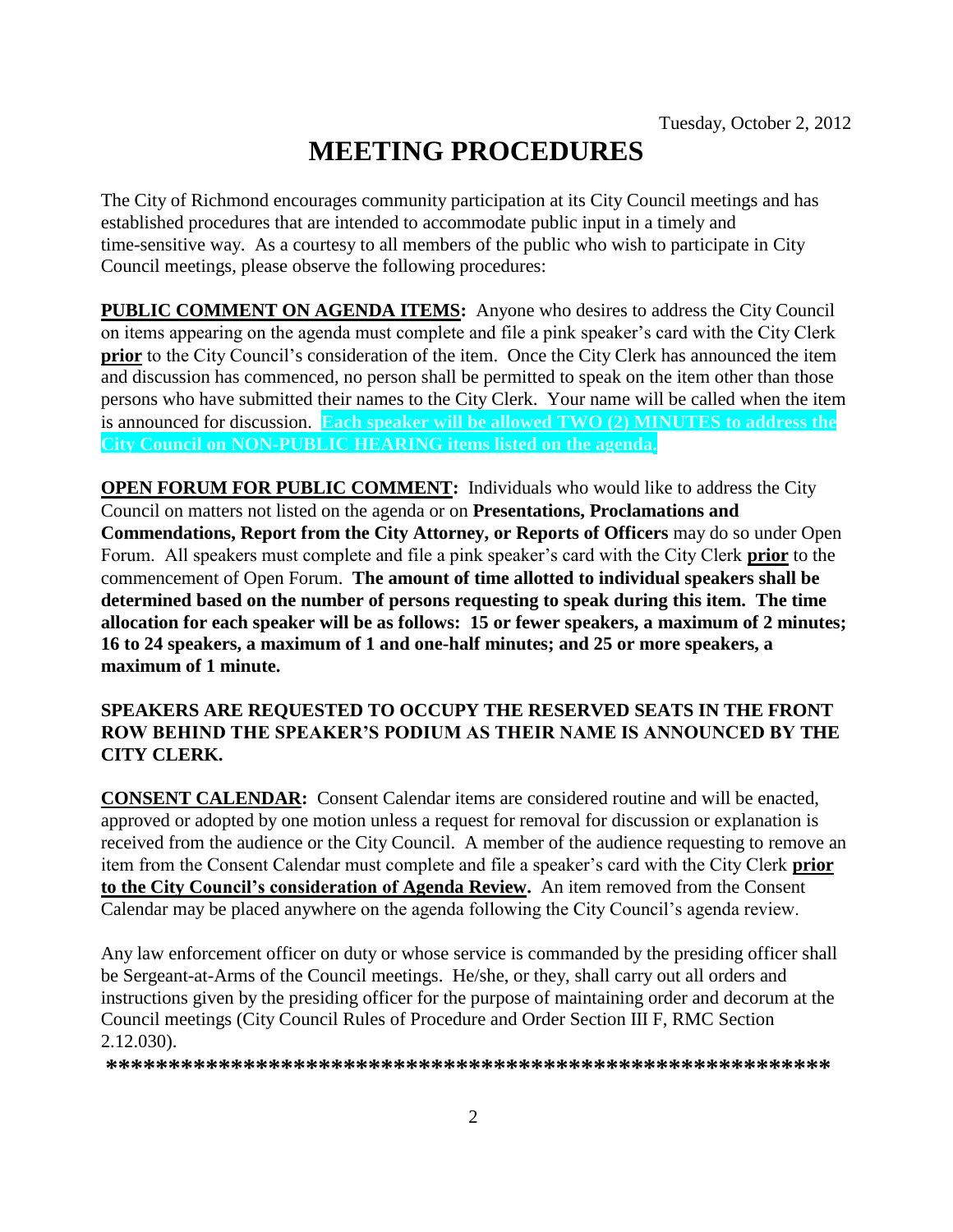## **EVENING OPEN SESSION**

### 5:30 p.m.

#### **A. ROLL CALL**

**B. PUBLIC COMMENT**

#### **C. ADJOURN TO CLOSED SESSION**

## **CLOSED SESSION**

Shimada Room of the Community Services Building

#### **A. CITY COUNCIL**

**A-1.** CONFERENCE WITH LEGAL COUNSEL - ANTICIPATED LITIGATION (Initiation of litigation pursuant to Subdivision (c) of Government Code Section 54956.9):

One case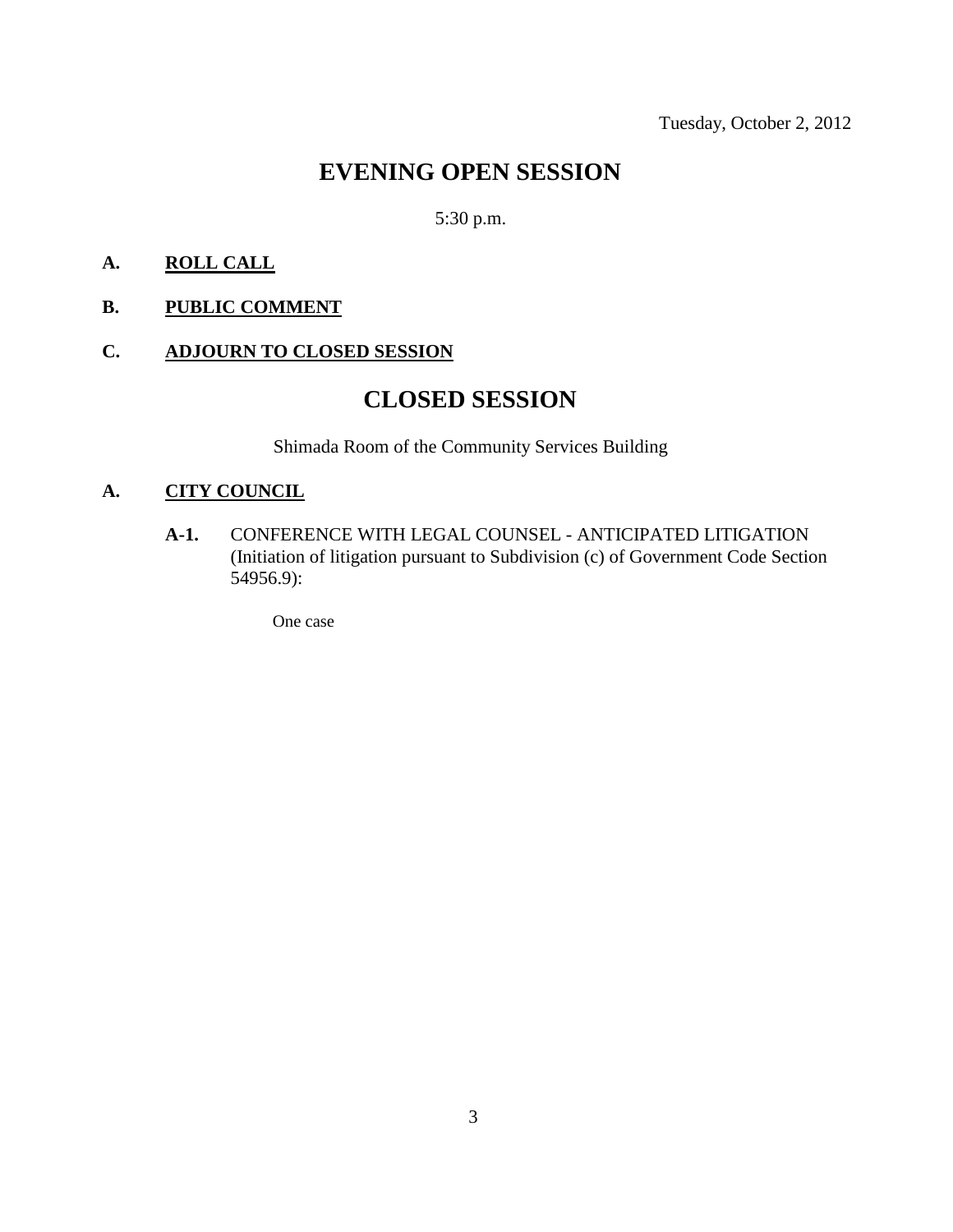## **REGULAR MEETING OF THE RICHMOND CITY COUNCIL**

6:30 p.m.

#### **A. PLEDGE TO THE FLAG**

- **B. ROLL CALL**
- **C. READING OF THE CODE OF ETHICS**
- **D. STATEMENT OF CONFLICT OF INTEREST**
- **E. AGENDA REVIEW**
- **F. OPEN FORUM FOR PUBLIC COMMENT**

#### **G. REPORT FROM THE CITY ATTORNEY OF FINAL DECISIONS MADE AND NON-CONFIDENTIAL DISCUSSIONS HELD DURING CLOSED SESSION**

#### **H. CITY COUNCIL CONSENT CALENDAR**

- **H-1.** APPROVE a contract amendment with V.W. Housen and Associates for the evaluation and technical review of the City's Wastewater Operations, Capital Improvement Projects, and the East Bay Municipal Utility District Feasibility Study regarding long-term wastewater operations in the amount of \$89,750 for a total contract amount not to exceed \$99,750 - Engineering Services Department (Alan Wolken/Mary Phelps 621-1269).
- **H-2.** APPROVE a contract with Contra Costa College for an enhanced EMT-135 training course in an amount not to exceed \$50,000, funded by Contra Costa County Measure H - Fire Department (Chief Michael Banks 307-8041).
- **H-3.** APPROVE the minutes of the September 11, 13, and 18, 2012, meetings City Clerk's Office (Diane Holmes 620-6513).
- **H-4.** ADOPT an ordinance (second reading) setting the tax rate for the Tax Override Pension Fund for Fiscal Year 2012-13 at 0.14% - Finance Department (James Goins 620-6740/Antonio Banuelos 620-6741).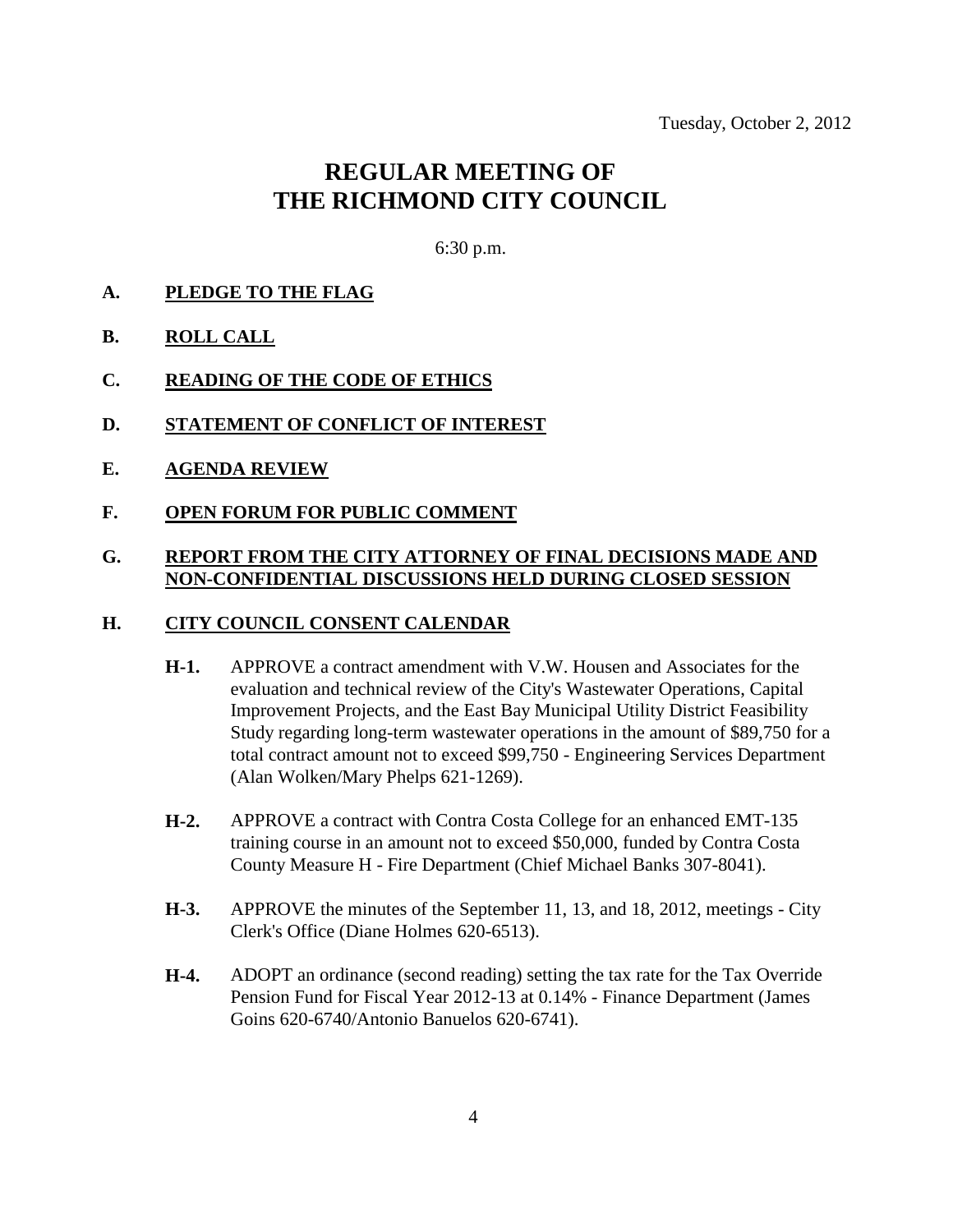- **H-5.** APPROVE the city manager's response to Grand Jury Report No. 1209 entitled, "City Retirement Plans, An Unsustainable Benefit?," and submittal of the response to the foreperson of the Contra Costa County Civil Grand Jury - City Manager's Office (Bill Lindsay 620-6512).
- **H-6.** APPROVE the city manager's response to Grand Jury Report No. 1213 entitled, "Financial Transparency With Meaning?," and submittal of the response to the foreperson of the Contra Costa County Civil Grand Jury - City Manager's Office (Bill Lindsay 620-6512).
- **H-7.** APPROVE a contract with Evolve Discovery to provide collection, processing, and initial review of documents (mainly e-discovery) for pending federal court litigation against the City by Upstream Point Molate, LLC and the Guidiville Band of Pomo Indians, in an amount not to exceed \$75,000 and with a term of July 1, 2012, to June 30, 2013 - City Attorney's Office (Bruce Reed Goodmiller 620-6509).
- **H-8.** APPROVE a contract with City Data Services for \$48,000 to provide monitoring and reporting services for the HOME and Community Development Block Grants (CDBG). This contract is funded 100% through Federal grants; no General Fund allocation will be necessary; \$24,000 will come from HOME administrative funds, and \$24,000 will come from CDBG administrative funds - Housing and Community Development (Patrick Lynch 307-8140).
- **H-9.** APPOINT Mayor McLaughlin as an alternate to the Marin Energy Authority Board - Mayor McLaughlin (620-6503).

#### **I. RESOLUTIONS**

**I-1.** ADOPT a resolution directing staff to ensure that Chevron uses the highest standards and best technology in the repair of their crude unit and expressing City Council expectations from Chevron subsequent to the August 6, 2012, refinery fire - Mayor McLaughlin (620-6503) and Councilmember Beckles (620- 6581).

#### **J. COUNCIL AS A WHOLE**

**J-1.** RECEIVE a status report from staff on the Easy Go Transportation Project - Vice Mayor Rogers (867-5725).